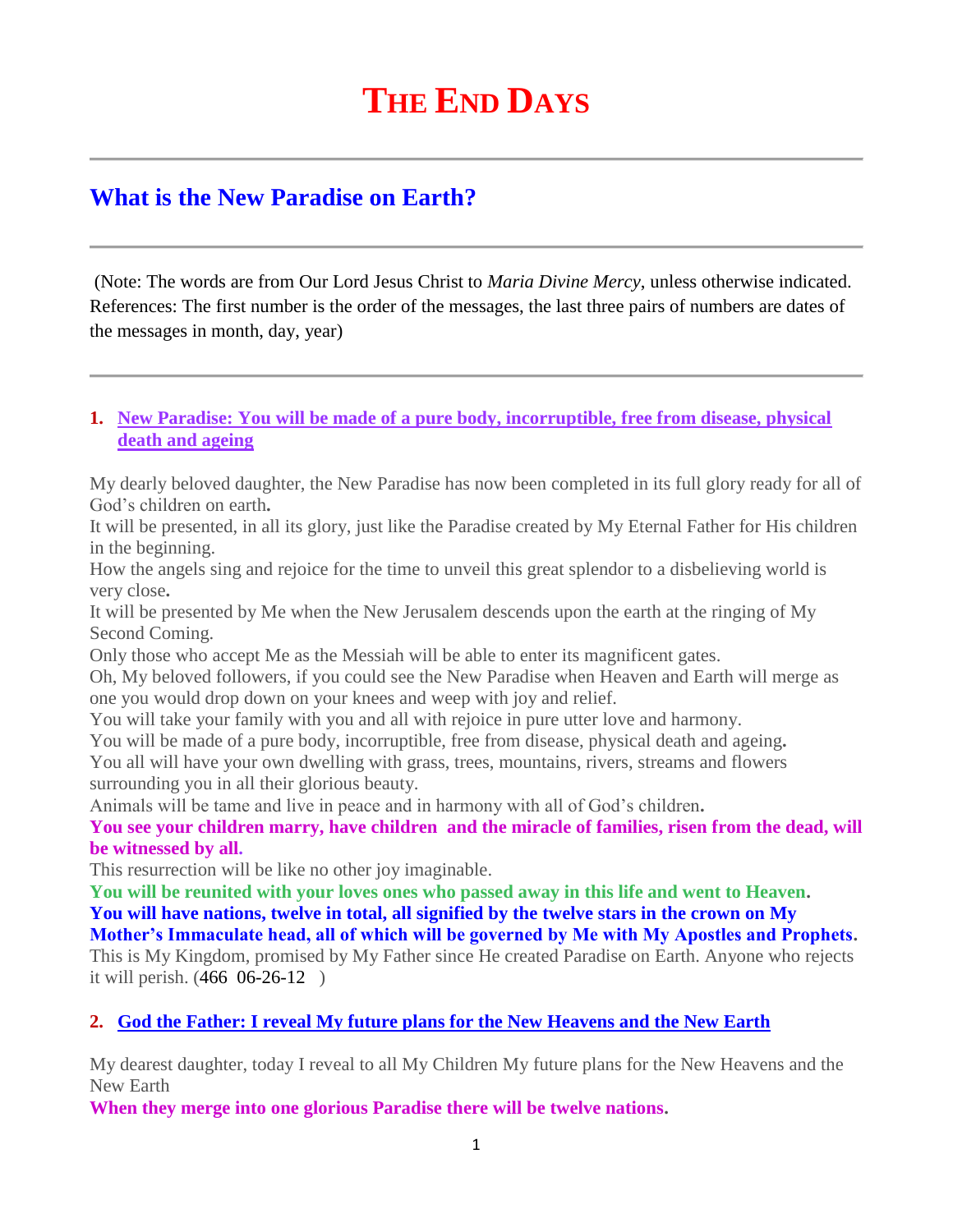These nations will consist of some nations in the world who have shown allegiance to Me, God the Father, My Son Jesus Christ and the Mother of God, Queen of Heaven.

Those scattered will be brought together to join those other nations as one, united as one Holy Family. My Will, will be honored. **You will all have the gift of free will but it will be entwined with Mine**. Only then will the truth of Paradise be truly revealed.

## **My Twelve nations are signified in the twelve stars on the woman in the Book of Revelation. The woman is the Mother of God and she wears the twelve stars to signify two things.**

**The twelve apostles helped My Son to set up His Church on Earth.**

**The twelve specially chosen nations will form the one true Apostolic Church on the New Earth when Heaven and Earth merge as one in My New Glorious Paradise.**

**His Blessed Mother, the Mother of Salvation, was crowned Queen of Heaven and will also reign as Queen of the New Paradise.**

## **It was My Beloved Son who lovingly placed the crown of twelve stars on the head of the Mother of God at her Coronation.**

I will bring you a new world that will astound you in all its magnificent glory. It is ready. Its beauty and splendor is beyond your human capacity to envisage**.** When you do witness it, you will have eternal life.  $(467 \t 06-27-12)$ 

## **3. [I solemnly promise you that the transition will be swift](http://www.thewarningsecondcoming.com/i-solemnly-promise-you-that-the-transition-will-be-swift/)**

I realize many of you worry but I solemnly promise you that the transition will be swift. Then, when you witness the New Jerusalem as it descends upon the New Earth, the New Paradise, you will be filled with ecstasy.

No words can describe this beautiful Creation. My Heart bursts with Love when I think of how you and your loved ones will react with wonder. That will be when the mystery of the final covenant will become clear to you.

The clarity of My Promise to come again will be truly understood at last.

The world will become one holy family and will live an existence in accordance with, and in union with, the Divine Will of My Father.

This is going to be a time of re-union, as the first resurrection for the dead will take place. Those who have been cleansed on this earth, through the purification, will join those who have also been purified in Purgatory to live in the New Paradise. (606 11-11-12)

## **4. [I will Judge the Living and the Dead and only those who are worthy can enter My Kingdom](http://www.thewarningsecondcoming.com/i-will-judge-the-living-and-the-dead-and-only-those-who-are-worthy-can-enter-my-kingdom/)**

Please do not deny My Promise. Accept that My Second Coming will be witnessed by you of this generation.

It is good news. My Return will be the moment of My Glorification, which will renew all those who love Me and they will begin a new life, a time of great splendor, where they will rejoice in Light and Love.

Please do not be frightened.

I come with Great Love.

I come with a Great Gift.

You will be taken into your true home and you will be united with your own family.

All of God's children, favored to enter this new Glorious Existence, will become as one.

Love will be everywhere. Peace, joy, laughter, companionship, wonders and the Adoration of God, will be part of every moment.

Death will not exist. Hatred will be dead.

Evil will be banished.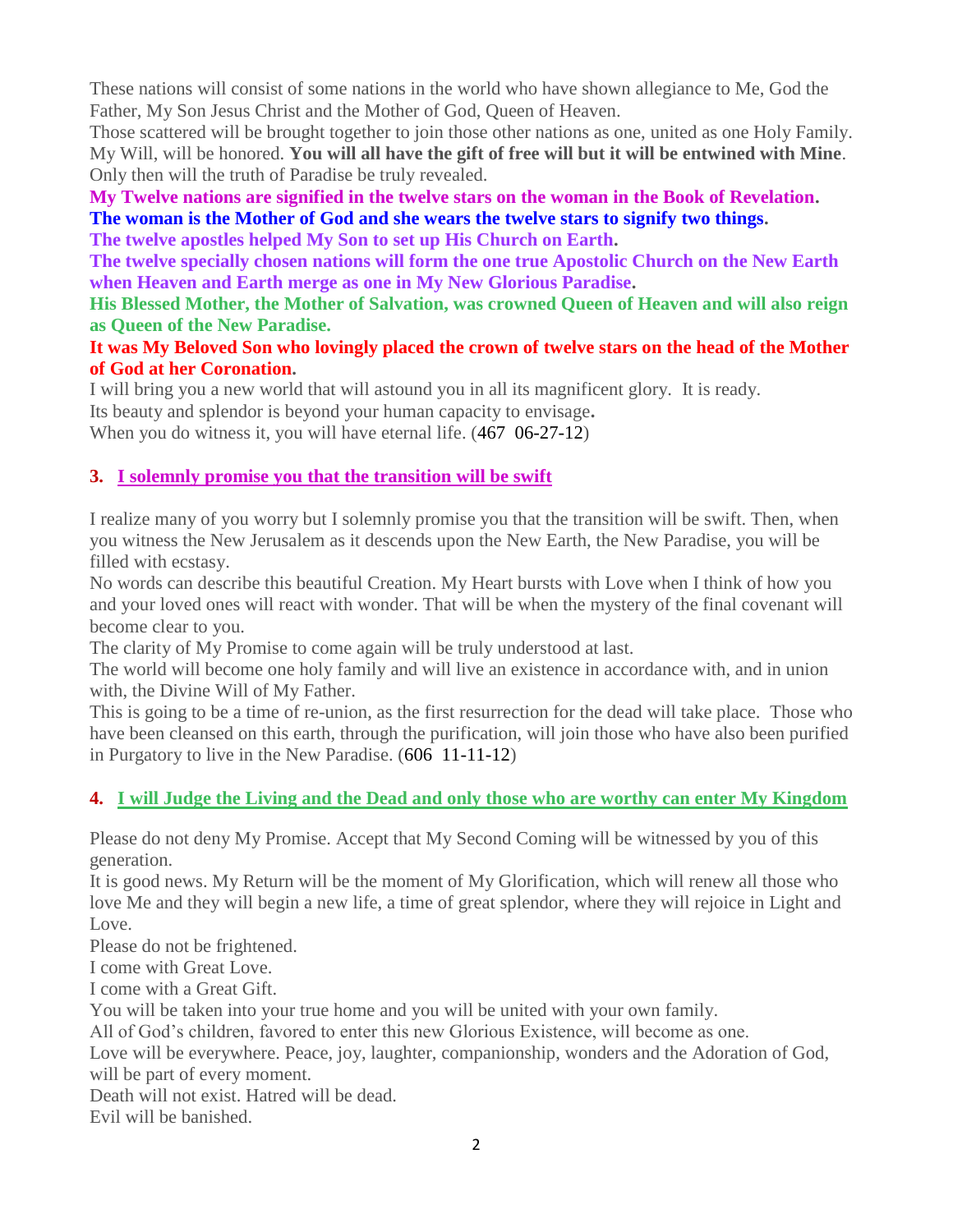The whole of mankind will no longer suffer or experience pain or imperfection of any kind. This is My New Paradise. The time for tears will be no more.

Trust in Me, My followers, for the pain and suffering you are experiencing is almost over. I know how you suffer because of the unjust regimes under which you must live. This is the final period, for the Hand of My Father will now intervene.

The world will change. The old will be cast away and a New Dawn will emerge in all God's Glory when His Power will Reign, as it was meant to be, since the Creation of the world. (631 12-10-12)

## **5. [Satan will be bound during My Reign and will no longer deceive God's children](http://www.thewarningsecondcoming.com/satan-will-be-bound-during-my-reign-and-will-no-longer-deceive-gods-children-2/)**

Satan will be bound during My Reign and will no longer deceive God's children. This Reign, will not be a symbolic one, but where the Tree of Life will breathe Love and Peace so that all those who are blessed to enjoy My New Paradise will not suffer death even when Satan will be released, albeit for a short time, at the end of this period. (641 12 -19-12)

## **6. [You must keep your eyes open to anything, which insults My Divinity](http://www.thewarningsecondcoming.com/you-must-keep-your-eyes-open-to-anything-which-insults-my-divinity/)**

**I will come soon, finally, as prophesized the second time, to bring you final salvation and to present to you the Key to My Promised Kingdom.** My Kingdom will descend from the skies for the world to see before the final trumpet sounds. When the trumpets peal, only those who allowed Me to salvage them and those true to the Word of God will be taken. This is why you must not allow pride to blind you to the Call of God at this time. This Mission was prepared from the very first prophecies given to the human race by God. Be thankful that, by the Mercy of God, that you have been given this Great Gift. Never allow pride to blind you to My Divine Presence, for that is what will separate you from My Mercy. (738 03-26-13)

## **7. [Your transition from this earth into My New Kingdom will be painless, instant and will be so](http://www.thewarningsecondcoming.com/your-transition-from-this-earth-into-my-new-kingdom-will-be-painless-instant-and-will-be-so-sudden-that-you-will-barely-be-able-to-take-a-breath/)  [sudden that you will barely be able to take a breath](http://www.thewarningsecondcoming.com/your-transition-from-this-earth-into-my-new-kingdom-will-be-painless-instant-and-will-be-so-sudden-that-you-will-barely-be-able-to-take-a-breath/)**

The strong in faith, amongst you, will be taken swiftly. The time for those who lag behind, lacking in faith and who find it impossible to reach out to Me, will be longer. **(**739 03-27-13**)**

## **8. [Mother of Salvation: Blessed are those who will be given the keys of Paradise](http://www.thewarningsecondcoming.com/mother-of-salvation-blessed-are-those-who-will-be-given-the-keys-of-paradise/)**

As long as sin exists, evil will remain on earth. It will only be when sin is banished will evil dissipate. Children, I ask you to be patient. I ask that you spend your time in prayer as much as you can. I ask that you continue to recite the Most Holy rosary for the protection of your families, your nations and your countries. **Never before will my Rosary be so powerful as it is in these times, and you will receive great graces when you recite it, especially aloud, and in groups**. All of God's Plans are in place for the **Second Coming of Jesus Christ**. I ask that, through your prayers, you will help prepare the way for all sinners to seek repentance, so that they will enjoy everlasting life in the world to come, which is without end. Blessed are those who will be given **the keys of Paradise**. (1,239 10-19-14)

## **9. [God the Father: Prayer for the Key to the New Paradise](http://www.thewarningsecondcoming.com/god-the-father-prayer-for-the-key-to-the-new-paradise/)**

To those who have awaited the Gift of Conversion – those poor empty souls of Mine – I tell you now. I, Your Loving Father, promise you that I will embrace you and open your hearts when you say this prayer, [Prayer for the Key to the New Paradise](http://www.thewarningsecondcoming.com/god-the-father-prayer-for-the-key-to-the-new-paradise/)

*"Dear Father, it is I, Your lost child, who, so confused and blind, that*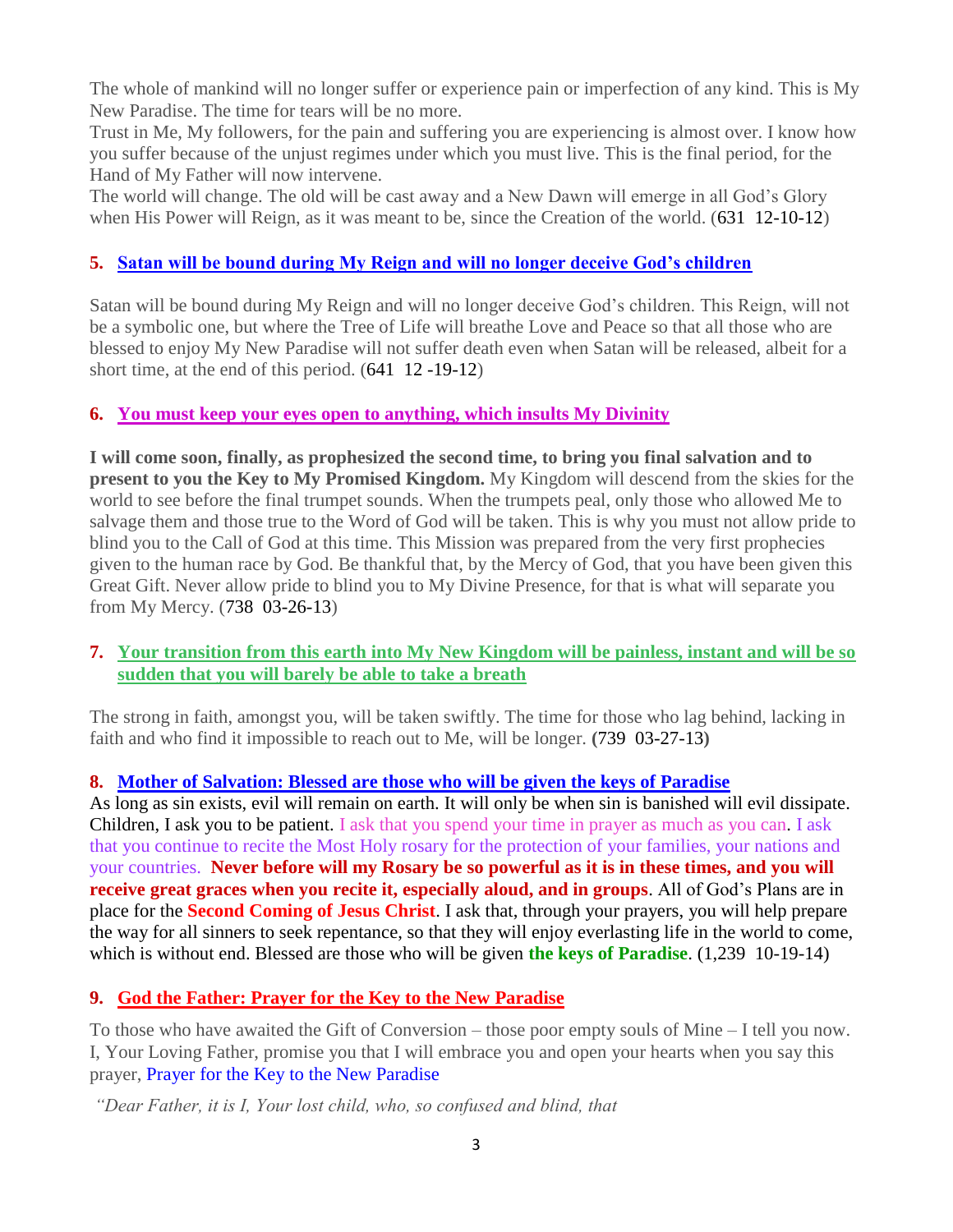*without Your Help, Your Love, I am nothing. Save me through the Love of Your Son, Jesus Christ, and give me the Key to Your New Paradise on Earth. Amen."* (755 04-10-13)

## **10. [The only water necessary for the survival of God's children will come from the Tree of Life](http://www.thewarningsecondcoming.com/the-only-water-necessary-for-the-survival-of-gods-children-will-come-from-the-tree-of-life/)**

**Those of you who have been blessed with the Gift of discernment by My Voice, contained in The Book of Truth, have a duty to Me. This is what you must do. Use the Gift I have given you, to prepare for the spiritual perfection which is required of you, now as I build My remnant army on Earth.** Your responsibility is to help those who are too weak, too proud and too stubborn to accept My Hand of Mercy. It will be through you that I will be able to grant all souls, including those who are not worthy of My Mercy, the salvation needed to live forever in My Glory.

**Oh how wonderful is this glorious New Kingdom of Mine.** If you could only see it, not one amongst you would ever utter another word against Me. **This will be your new home, the place where you and your family will enjoy eternal ecstasy, peace, love and joy, mingling with all that is created by My Father for your happiness.** Think of it as a new dwelling, similar to the way in which the Earth was created, only this New Heaven and New Earth will have no sea. . The only water necessary for the survival of God's children will come from the Tree of Life, where all life will be sustained.

Every need will be catered for and love will abound so that no discontent of any kind will exist. Laughter, love, joy, color, and fine things, which no man has ever seen during his time on Earth, will be plentiful. Happiness, which is beyond your grasp on Earth, will be a Gift to each of you who is given the key to My Kingdom.

The life ahead of you is adorned with great Gifts and you will remain in a constant state of peace with love for Me. I will reign in union with all God's children and not one of you will want for anything, so great is My Love. This is the only life you must strive for, as no other life will exist after the Great Day when I come for you. (784 05-10-13)

## **11. [And then, just as they will have forgotten Me, My Church will rise from the dead, just as I](http://www.thewarningsecondcoming.com/and-then-just-as-they-will-have-forgotten-me-my-church-will-rise-from-the-dead-just-as-i-did/)  [did](http://www.thewarningsecondcoming.com/and-then-just-as-they-will-have-forgotten-me-my-church-will-rise-from-the-dead-just-as-i-did/)**

Sin, introduced to Adam and Eve by the Beast, will cease to exist. My Mercy will defeat it. And just as sin destroys the body, My Light will bring to humanity Eternal Life. Death, disease, old age, will no longer exist in My New Paradise. My chosen children – billions of them – will have a perfect body and soul, in union with the Divine Will of My Father. **(**793 05-19-13**)**

## **12. [Great rejoicing will take place everywhere. This will last 100 days](http://www.thewarningsecondcoming.com/great-rejoicing-will-take-place-everywhere-this-will-last-100-days-2/)**

I Call out to Jews, Muslims and Christians, as well as every other creed, to listen to Me now. Not one of you will be untouched by the wickedness of the Antichrist. But **if you prepare now, you will become immune to the suffering which he will inflict on the world, by taking the Seal of the Living God and keeping it in your homes.**

**Those of you who come to Me willingly, without any conditions, with humility and love, will not experience the pain of physical death.** Instead, you will, in the blink of an eye, find yourself in your new surroundings. This will shock you at first and you will look around you quickly to find your loved ones. I will save so many souls that you will be with your families, including those who you love, who are already with Me in Heaven and those I will release from the fires of Purgatory.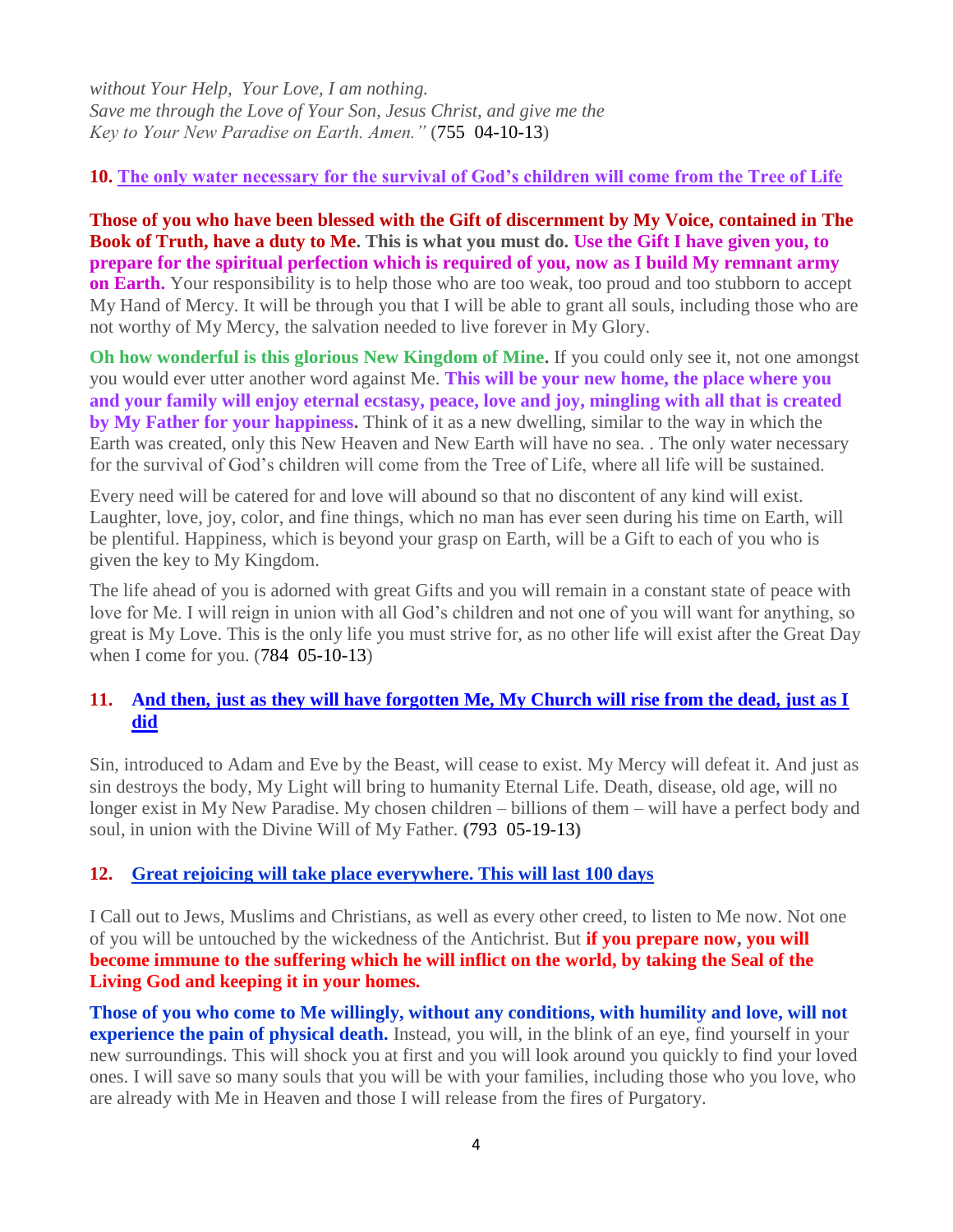Great rejoicing will take place everywhere. This will last 100 days. **My New Paradise will have only one religion, the New Jerusalem, where I will be adored, daily. All will be in union with the Holy Will of My Father. There will be twelve nations, but only one language, for I will not permit division.**

I will appoint leaders and in each nation there will be no shortage of food, water, homes or life. There will be no death, because I will give all those who enter, Eternal Life. All nations will work together to spread the Word of God, and happiness, which is impossible to attain on Earth today, will be one of the greatest Gifts I will present to you. You will be very much loved and you will love Me, just as I love you.

Many of you will meet generations of your families, going back centuries. Generations will continue and so you will see your sons and daughters marry and produce perfect children of God – each blessed with great Graces. **There will be appointed, a Head of My Church and his name is Peter, for I promised that he would form My Church on Earth. And so, in the New Paradise he will head up My Church. (**889 08-30-13**)**

## **13. [Billions of people will enjoy a life of eternal glory in the Presence of God](http://www.thewarningsecondcoming.com/billions-of-people-will-enjoy-a-life-of-eternal-glory-in-the-presence-of-god/)**

By this great Act of Mercy, I bring great news of the glorious Promise, when **My Second Coming – to follow soon after The Warning –** will complete God's Plan for His children**.** All souls will be given the Gift of My Mercy, but not all will accept it. Those who do not accept it will be given only a short time in which to decide what kind of life they want. They can choose one where they will live a full and perfect life in body and soul in My New Paradise or one without God.

Separation from God occurred when Lucifer tempted Adam and Eve through the sin of pride. **The sin of pride is the root cause of all sin and one which binds man to Satan.** When I come to reclaim My Throne, this separation will be no more. Those who are for Me, with Me and in Me will join as one. But on the day when I finally come and when I will judge the world, those who have separated themselves from Me and who will continue to reject Me will experience the final ending where I will no longer be Present. Where I will not be able to offer them comfort, to draw them back. Then they will experience eternal pain and suffering with the Beast and all his demons in the fires of Hell... **Heaven, Hell and Purgatory exist. On the final day, there will only exist two entities – the New Paradise when Heaven and Earth become one and the abyss that is Hell.** The Truth is hard to accept, but without knowing the Truth you cannot choose your destiny. **(971 11-24-13)**

## **14. [God the Father: I offer you the most perfect future](http://www.thewarningsecondcoming.com/god-the-father-i-offer-you-the-most-perfect-future/)**

This is the time for the Day of the Lord and you, My children, are being prepared for this great day. The time for My Divine Intervention, so that you can be saved that you can enter the gates of My Son's Kingdom, is to take place soon.

When the prophecies foretold in My Holy Book begin to take place you will finally accept the Truth.

Why, you may ask do I need My children to be given the Truth of My Holy Word again? It is because so few believe in My existence in the world today. They no longer heed My Ten Commandments. Arrogance has replaced humility amongst My children, including many sacred servants who were appointed to impart the Truth. Many disregard the Truth of My Word and even more have never been taught the meaning of their existence on earth.

So many souls can now be redeemed because of My Love and I have, therefore, given you instructions, through My beloved Son, as to what is expected of you.

Embrace the Truth. Remind those close to you of My Great Love for My children.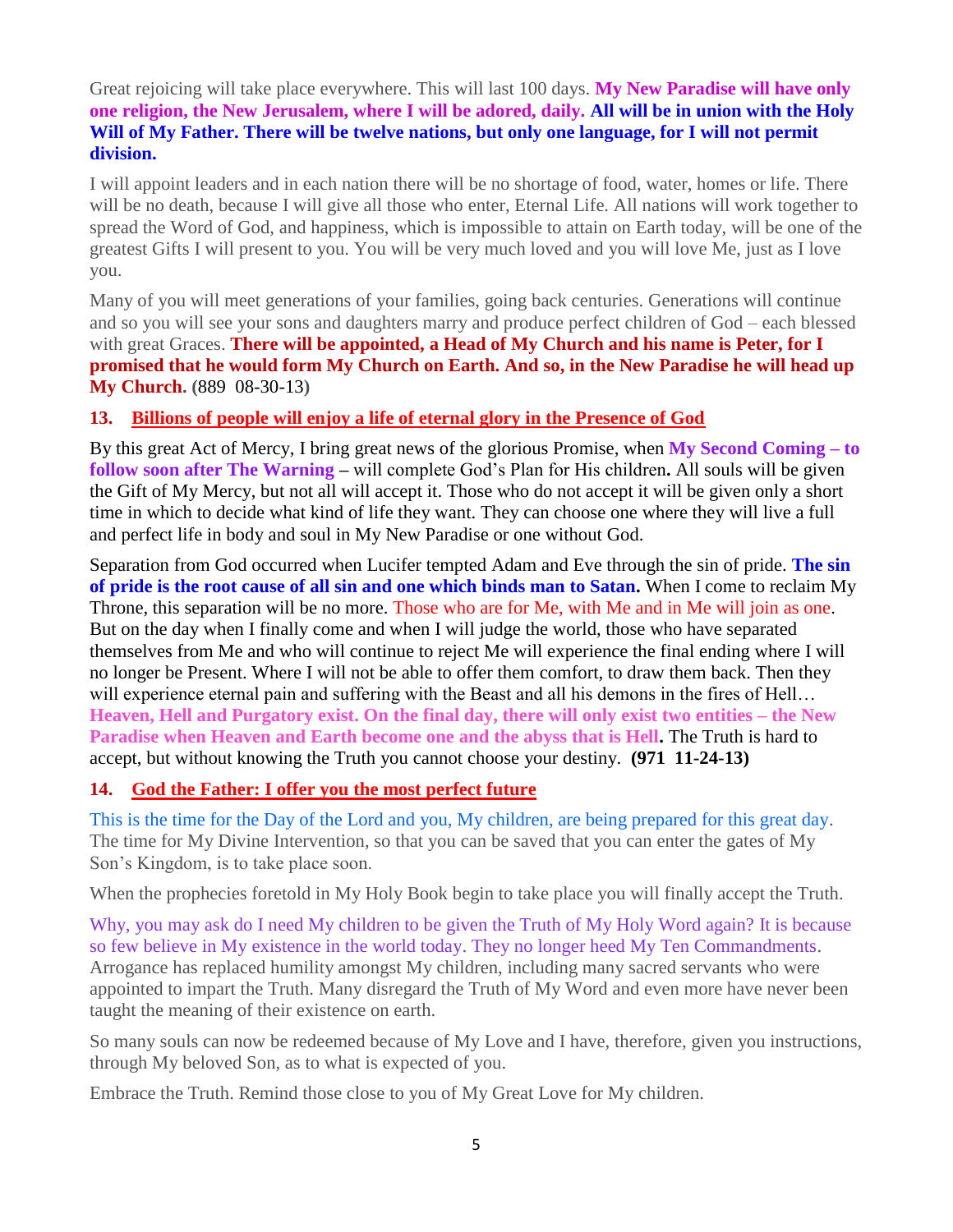## **This I solemnly promise. You will be taken swiftly into My Arms and into the protection of My Son's Great Mercy.**

The battle for souls has commenced, although this may not be apparent to many of you. In order for you to enjoy My New Paradise on earth, you must accept My Hand, as it is reaches out to you. Do not be afraid for I cover all those who honor Me, their Eternal Father and My Precious Son, with My Seal. (615 11-22-12)

## **15. [Satan will be bound during My Reign and will no longer deceive God's children](http://www.thewarningsecondcoming.com/satan-will-be-bound-during-my-reign-and-will-no-longer-deceive-gods-children-2/)**

Satan will be bound during My Reign and will no longer deceive God's children. This Reign, will not be a symbolic one, but where the Tree of Life will breathe Love and Peace so that all those who are blessed to enjoy My New Paradise will not suffer death even when Satan will be released, albeit for a short time, at the end of this period. (641 12 -19-12)

## **16. [Your transition from this earth into My New Kingdom will be painless, instant and will be](http://www.thewarningsecondcoming.com/your-transition-from-this-earth-into-my-new-kingdom-will-be-painless-instant-and-will-be-so-sudden-that-you-will-barely-be-able-to-take-a-breath/)  [so sudden that you will barely be able to take a breath](http://www.thewarningsecondcoming.com/your-transition-from-this-earth-into-my-new-kingdom-will-be-painless-instant-and-will-be-so-sudden-that-you-will-barely-be-able-to-take-a-breath/)**

The strong in faith, amongst you, will be taken swiftly. The time for those who lag behind, lacking in faith and who find it impossible to reach out to Me, will be longer. **(**739 03-27-13**)**

## **17. [There will be different levels in the New Paradise of 12 nations](http://www.thewarningsecondcoming.com/there-will-be-different-levels-in-the-new-paradise-of-12-nations/)**

You will live with your entire family, those who have died in a state of grace, and those who will form My remnant army on earth. Your body will be purified and re-created into a state of perfection, based on the age in which you accepted the Love of God. You will live in love and peace with your loved ones and your neighbors. None of you will want for anything.

There will be different levels in the New Paradise of 12 nations. At the bottom level there will be towns and villages, all working in a well of peace, love, happiness and contentment. No one will want for anything. I will be their King, their Master, and I will reign among them, in Mystical Union. Then there will be the higher levels. They will keep all nations together, in union with My Teachings, and all men will mingle in complete harmony with each other, and with the beasts of the earth, both large and small. All will survive by eating from the Tree of Life. No one will lack nourishment. Then there will be the governments of the nations. They will ensure that all will be in accordance with My Teachings. My governments will be ruled by My Saints and Apostles.

This will continue until the very end, when the second resurrection of the dead will take place, for the final confrontation. Satan will be released, along with his demons, for a short period. Then all evil will be destroyed. My Mercy will, finally, be presented to the world, in the New Heavens and the New Earth combined. (574 10-12-12)

## **18. [Those who survive at the end time will not die a](http://www.thewarningsecondcoming.com/those-who-survive-at-the-end-time-will-not-die-a-physical-death/) physical death**

In my New Paradise they will become perfect immortal bodies. Those on the earth will become immortal at the Second Coming in the blink of an eye.

## **Death will no longer matter, for it will not exist.**

Those, who resist Me will pull away from My protection. They will soon find that their lives of corruption will take them over, slowly at first. Then they will block Me out, and become a slave to lies. When you keep in their company, you, too will be attacked. You must keep away from those who are pagans and pray for them. If you do not keep away, you will be seduced, by lies and unclean spirits. (577 10-15-12)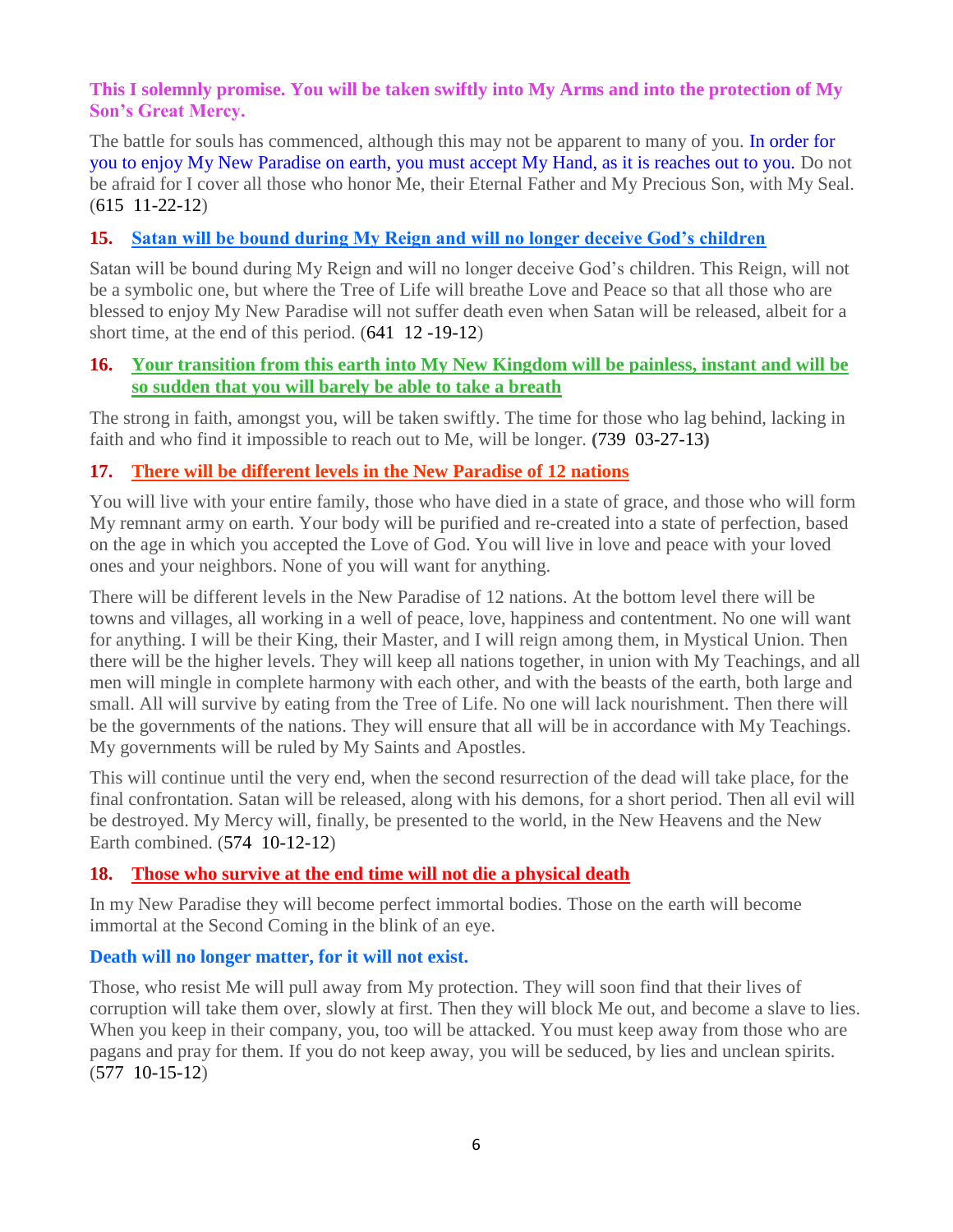## **19. [God the Father: Call to Catholic Church to accept New Era of Peace on Earth](http://www.thewarningsecondcoming.com/god-the-father-call-to-catholic-church-to-accept-new-era-of-peace-on-earth/)**

My daughter, it is important that those who follow the Teachings of the Roman Catholic Church accept the millennium, as promised to all of My children. The Words contained in My Holy Book, the Holy Bible, do not lie.

My Promise is contained in the Acts of the Apostles. John the Evangelist was also told about the Glorious Return of My beloved Son, when He will reign in the new Era of Peace for 1,000 years.

Why do those who profess to understand My Holy Word **refuse to accept part of it, but not the other?**

**To those sacred servants of mine, I say to you now to open the Book of Truth.** You have a duty to proclaim the Truth. You must not listen to those, within your ranks, who twist the Truth in relation to the **New Era of Peace on Earth.** What motivates your brothers, within My Roman Catholic Church, who deny the Truth? (348 02-23-12)

## **20. [There will be no death. No illness. No sin in the New Paradise](http://www.thewarningsecondcoming.com/there-will-be-no-death-no-illness-no-sin-in-the-new-paradise/)**

My chosen generation will be with Me for eternity. **This Paradise will offer 1,000 years of peace, love and harmony.** After this period **the second resurrection of the dead will take place.** Only then can eternal life be offered to all souls with the light of God shining through them… Let no man misunderstand. You, children of this generation, will be given the gift of living in the Paradise, even more beautiful than that prepared for Adam and Eve… Pray for those who, through sin and disobedience, will forfeit any claim to their rightful inheritance which was planned by My Eternal Father since the beginning of time. **(**349 02-24-12**)**

#### **21. [Heaven and earth will become one. One won't exist without the other](http://www.thewarningsecondcoming.com/heaven-and-earth-will-become-one-one-wont-exist-without-the-other/)**

No man, because of the limitations of human understanding, can know of **My plans for the gathering of My twelve nations on earth.**

So many believe that My Second Coming is the end of the world.

It may be the end of times as you know it, but it is only the beginning of the glorious future planned by My Eternal Father for all His children. Heaven and earth will become one. One won't exist without the other. The righteous will live in My New Paradise and there will be great abundance in all things. **(**387 04-08-12**)**

## **22. God the Father : The time has come now for Me to reclaim My Glorious Kingdom**

This New Paradise on Earth is now being planned for all of My children. **It will last 1,000 years on earth** and no one must be excluded for that would break My Heart. My beloved Son, Jesus Christ and the Holy Spirit are trying hard to bring you back into My loving fold so that the Paradise, created in the beginning can, once again, emerge as the greatest gift of all for My children to enjoy… This Paradise will be a place of love, beauty, glory and will be home to all who are pure of heart and soul. It is for every single soul on earth and is the goal that is contained within each and every single soul on earth, **including those who do not realize this. (**123 06-25-11**)**

## **23. [Unite your families to enjoy the New Paradise on Earth](http://www.thewarningsecondcoming.com/unite-your-families-to-enjoy-the-new-paradise-on-earth/)**

I am saying to you now, My children, to **unite your families and friends as one** close to My heart, for when you do, you will enjoy the New Paradise on earth for 1,000 years still united. This is My promise to you all. Live your lives responsibly. Always put your families before everything also on this earth. Always place your trust in Me. (141 07-16-11)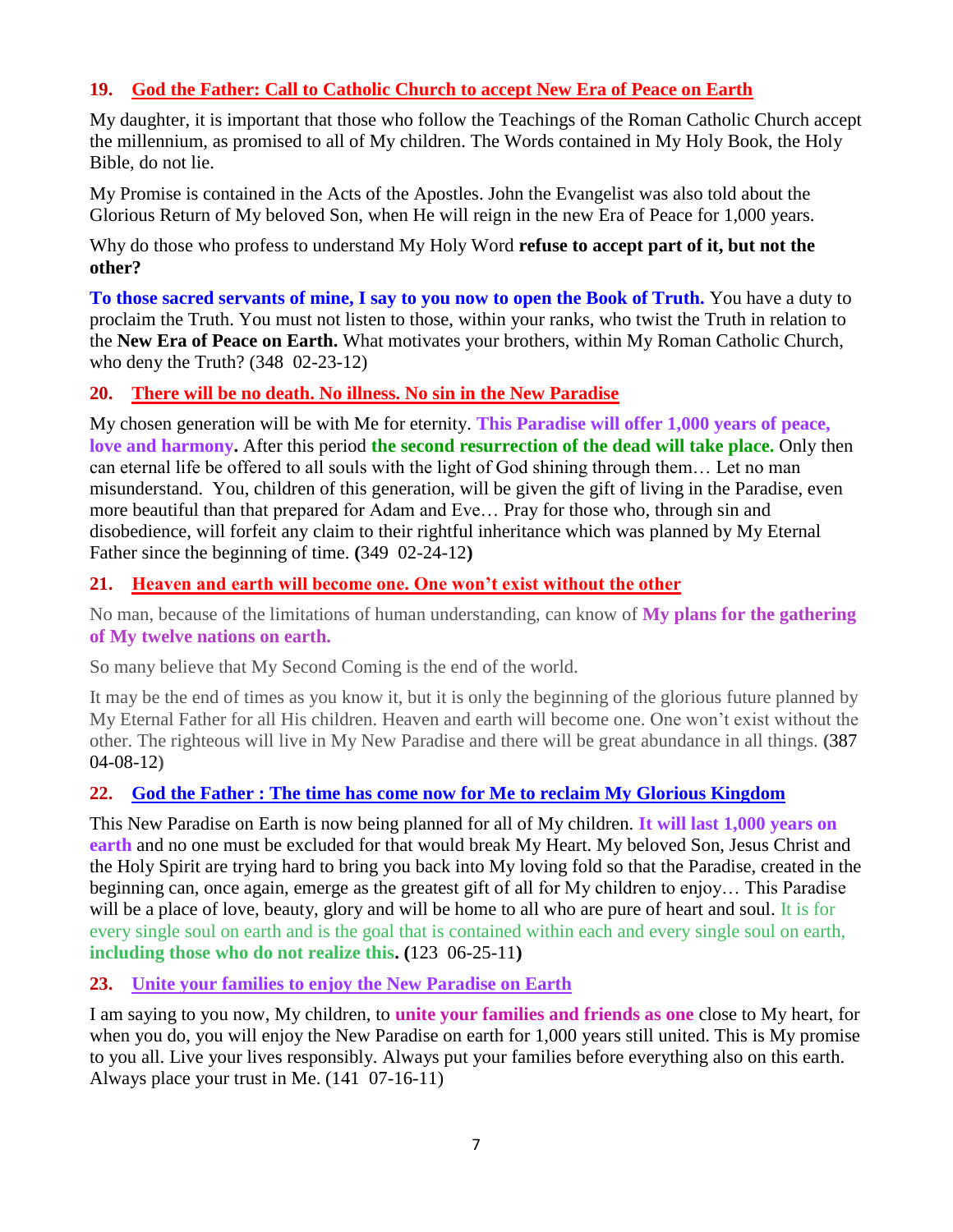## **24. [Once the Heavens and Earth become one, there will](http://www.thewarningsecondcoming.com/once-the-heavens-and-earth-become-one-there-will-be-no-purgatory/) be no Purgatory**

#### **All of God's children, who are chosen to join with the angels and saints, will live a perfect existence.**

The world will become as it was in the beginning and no discord will be felt. **All of God's children, who are chosen to join with the angels and saints, will live a perfect existence.** But know this. **Those who do not accept the reality of the New Paradise, when they have been given every chance to decide which path they wish to choose, will not be given a second chance.** Once the Heavens and Earth become one, there will be no Purgatory. The only path souls will take, who refuse to accept My Mercy when it is handed to them freely, will be the one which leads to Hell. Many will be so stubborn, because they rely almost completely on intellectual reasoning, that they will, unwittingly, choose to spend eternity in the fires of Hell.

Those who do not believe in God, or accept the Truth, do not believe in the existence of Satan. He, the Deceiver, will cloud their minds with lies, so as to entice them into the chambers of torture. Once there, because of his hatred of man, he will make them suffer non-stop for eternity. (929 10-12-13)

## **25. [God the Father: The Perfection of the lost Paradise will be renewed to its former Glory](http://www.thewarningsecondcoming.com/god-the-father-the-perfection-of-the-lost-paradise-will-be-renewed-to-its-former-glory/)**

**My Promise to bring you back into the Paradise, which I created for each one of you, even before you took your first breath, is about to be witnessed.** Each of you has been given this birthright. **Prepare.** You will be drawn into My Paradise through the love, which I will place in your hearts and by the Graces, which you will be granted in your souls. Not one soul amongst you will be able to say that I did not give you every chance, every sign, every reprieve. Pray that you will have the graciousness to accept the glorious life, which I have ready for you, of a world without end. (1,056 02- 26-14)

## **26. [The Paradise, created by My Father for His children, is to be returned to them, finally, in](http://www.thewarningsecondcoming.com/the-paradise-created-by-my-father-for-his-children-is-to-be-returned-to-them-finally-in-all-its-original-glory/)  [all its original Glory](http://www.thewarningsecondcoming.com/the-paradise-created-by-my-father-for-his-children-is-to-be-returned-to-them-finally-in-all-its-original-glory/)**

My Father's Promise to the world that He would send His Son again – only this time **to judge the living and the dead –** must never be rejected**.** The period before **this Great Day** will be a turbulent one and details of the time leading up to My Second Coming are contained in the Book of Revelation, as dictated to John by the Angel of the Lord… **The Book of Truth was foretold to Daniel and then given in parts to John the Evangelist. Much of what is contained in the Book of Revelation is still to unfold.**

**No man can truly understand the Book of Revelation,** for not every event is recorded in detail or in sequence, nor is it meant to be. But know this. You can be sure that this is the period when Satan's reign dies and as he reaches the end, he will inflict every punishment upon Me. He will do this by infiltrating My Church on Earth from within. He will steal souls from Me and desecrate My Body, the Holy Eucharist. But **I Am** the Church and I will lead My people. Satan cannot destroy Me, for this is impossible. He can, however, destroy many souls by deceiving them into believing that he is Me. (1,071 03-16-14)

## **27. [My New Paradise will become the World without end –](http://www.thewarningsecondcoming.com/my-new-paradise-will-become-the-world-without-end-as-foretold/) as foretold**

My Resurrection will be truly evident at My Second Coming, for then all those souls, who died in Me and for Me, will also be raised from the dead and be given Eternal Life. They will rise in body and soul, in perfect union with the Will of God and they will live in My New Kingdom, when the old Earth and the Heavens will disappear and a New World will arise. My New Paradise will become the World without end – as foretold. All those who love God and who accept My Hand of Mercy will enter My Glorious Kingdom … The reign of those who wish to destroy the Word of God has commenced and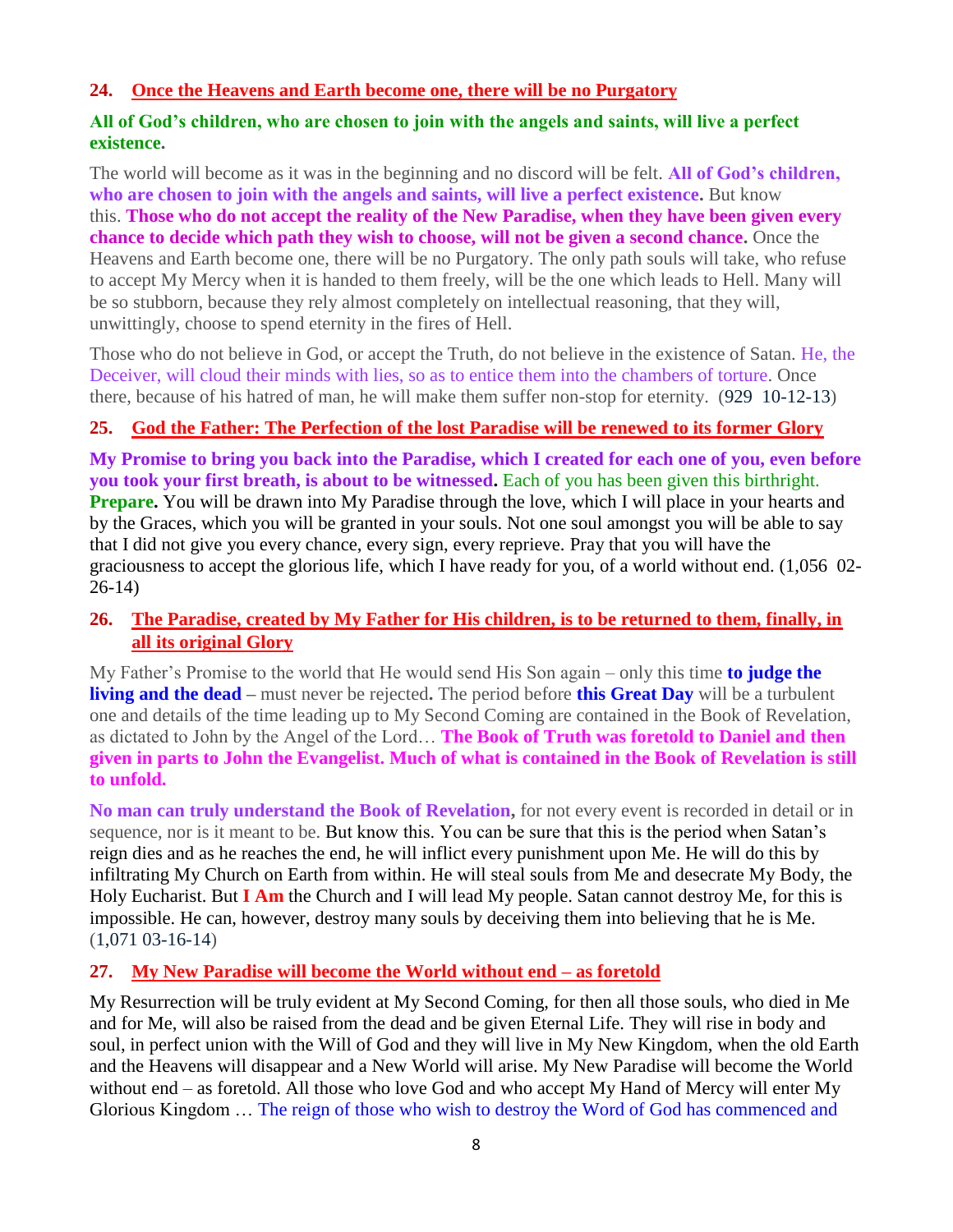the times for all those prophecies, as foretold to Daniel and John, are upon you. My Promise to come and separate the goats from the sheep is about to become a reality. Man will be given every kind of help, through Intervention from Heaven, and plenty of opportunity to make a final choice. He will either follow Me or stay behind. (1,097 04-17-14)

## **28. [The beginning and the end of the world will become as one](http://www.thewarningsecondcoming.com/the-beginning-and-the-end-of-the-world-will-become-as-one/)**

**There will be no Heaven, no Purgatory and no Earth – there will only exist two entities. My Kingdom –** where life will never end, for those who allow Me to gather them into My Heart and **Hell** for those who won't turn to Me.

All things will be according to My Mercy and the Holy Will of My Father, Who loves all of His children. He wants to save everyone and through Me. I cannot force those who do not want to be part of My Kingdom, or who reject all of My efforts to bring them a wonderful glorious eternity, to follow Me. Do not ignore My Pleas to help these poor souls. (1,100 04-21-14)

## **29. [I will not permit those of you who come into My New Paradise to suffer the pain of physical](http://www.thewarningsecondcoming.com/mother-of-salvation-the-truth-will-be-twisted-and-the-word-of-god-will-be-presented-back-to-front/)  [death](http://www.thewarningsecondcoming.com/mother-of-salvation-the-truth-will-be-twisted-and-the-word-of-god-will-be-presented-back-to-front/)**

The future of the world to come is breathtakingly, Glorious in every way. The Paradise, which has been prepared for you, would fill you with awe, wonder and a great sense of excitement, were I to reveal to you but just one glimpse of it… Before that Great Day, I must prepare you, so that all of you will inherit My Kingdom... For many people, who take My Word and My Mercy for granted, I must prepare them. How can I purify you, unless I remind you of the Truth? Only the Truth will set you free from the shackles which bind you to the Evil One, who will drag you away from Me, every chance he gets… Allow your hearts to be calm, your trust to be like that of a child and just love Me, in the way that I love you. Never resist My Mercy, never fear Me, never feel anger towards Me, and especially when you suffer in this life. For soon, I will bring you home.  $(1,102 \ 04-23-14)$ 

## **30. [God the Father: When My Will is established peace will reign](http://www.thewarningsecondcoming.com/god-the-father-when-my-will-is-established-peace-will-reign/)**

The world is Mine and I belong to all of My children. I Am yours… My offspring will face a great upheaval, as I send My angels to bring forth My faithful, and all evil will be banished soon… My enemies, I will crush until every trace of pain and sorrow, which humanity endures, is wiped clean. No more tears, no more sorrow, no more pain, for all Power is Mine… When My Will is established, peace will reign, not only within your hearts, but on Earth as it is in Heaven. Trust in Me… My Mercy means that very few will want to be separated from Me, when I make Myself known through My Son, Jesus Christ… Please trust in Me, completely. For the day is near when only the Light of My Divinity will reign on Earth and all peace will be yours.  $(1,169 \t07-18-14)$ 

## **31. [God the Father: Be brave, My little ones, for My Great Kingdom will soon be yours](http://www.thewarningsecondcoming.com/god-the-father-be-brave-my-little-ones-for-my-great-kingdom-will-soon-be-yours/)**

When I created the world, it was to share My Existence with each of you. My Love was then divided and it was then that the world became one in Me… My Time is soon, when all will live according to My Will. My Holy Will, will be Present in the hearts of My children. All will be joyful again… Be brave, My little ones, for My Great Kingdom will soon be yours and you will, along with your families, live within My Holy Will. When My Divine Will is accomplished amongst you, the world that is comprised of Heaven and Earth, will become one. When We are one, there will be no more pain or sorrow, because sin will be completely eradicated. (1,171 07-21-14)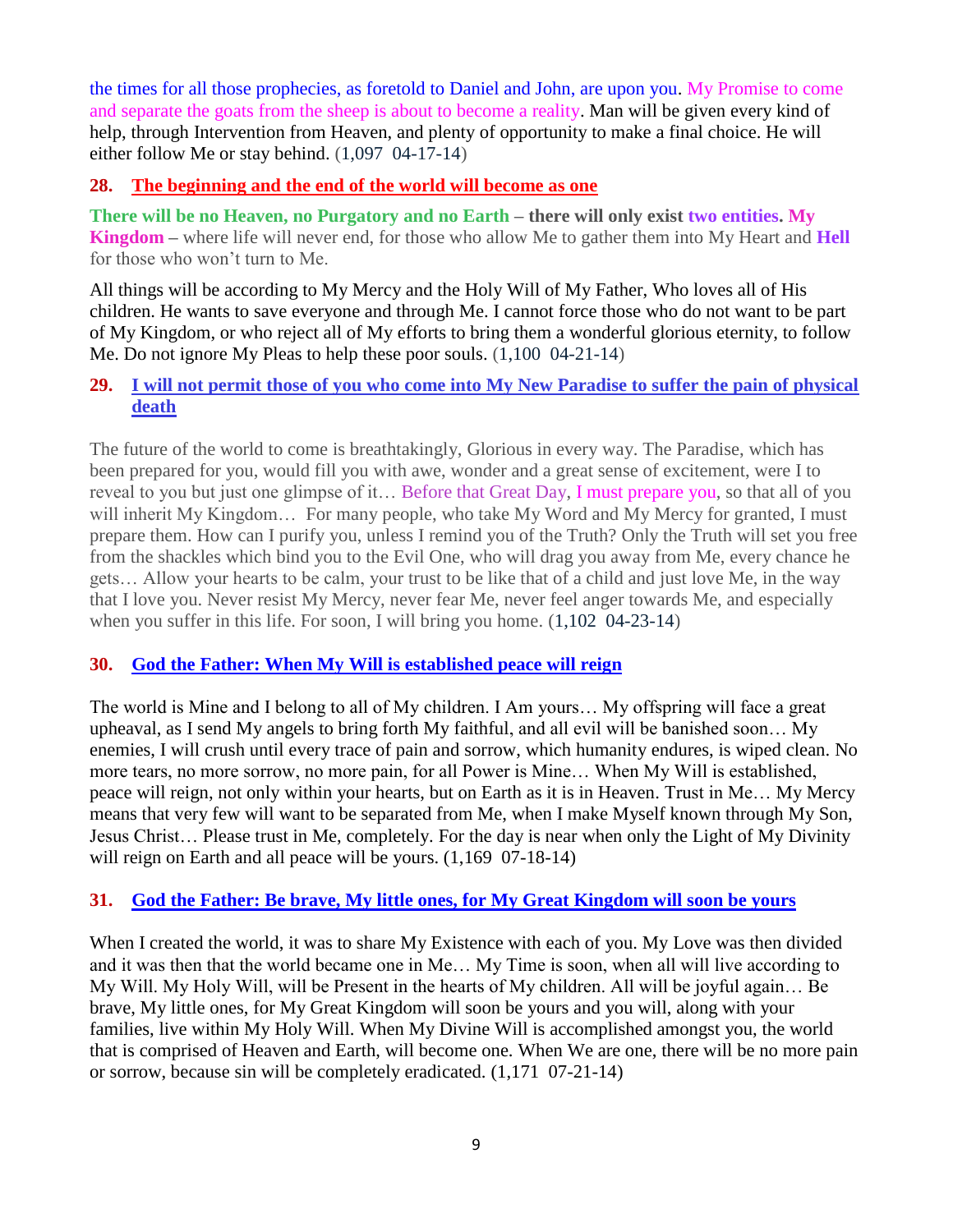## **32. [A perfect world will replace all that is stained and corrupt](http://www.thewarningsecondcoming.com/a-perfect-world-will-replace-all-that-is-stained-and-corrupt/)**

Every man, woman and child will become perfect, both in body and soul, again, once the scourge of sin is eradicated. When the enemies of God are banished and when the imperfection of the body and soul no longer creates obstacles between man and God, all will be in One with My Father. The New Kingdom, consisting of Heaven and Earth, will become one. Man will become One in God, through Me, His Only-Begotten Son and His Plan for the world will be completed. (1,176 07-27-14)

## **33. [God the Father: I will wipe away your tears; unite the world and bring peace](http://www.thewarningsecondcoming.com/god-the-father-i-will-wipe-away-your-tears-unite-the-world-and-bring-peace/)**

My Time is soon and when you hear of the wars; the pestilences; the famine and the earthquakes increase with frequency, know then that will be the hour when I say – enough! I will banish the wicked in just one breath; the murderers with just a whisper and My enemies in the blink of an eye. Then, I will declare the hour, the time for My Son to reclaim His Rightful Kingdom.

I will wipe away your tears; unite the world and bring peace; banish those who persecuted My children and bring, into the Light of My Kingdom, those who suffered in My Name, for they will be exalted in My New Kingdom on earth.

Prepare My children for the joyful life in My New Paradise will be yours soon. The suffering on this earth will become extinct and the tears of sorrow will be replaced with tears of joy. That is My Promise. So when you feel that you cannot take anymore know that the time is close for the New Era to dawn. (1,196 08-24-14)

#### **34. [Mother of Salvation: Think of life as a stage between birth and the New Glorious Kingdom](http://www.thewarningsecondcoming.com/mother-of-salvation-think-of-life-as-a-stage-between-birth-and-the-new-glorious-kingdom/)**

Let not one of you ever be fearful of this Heavenly Intervention in this Mission of Salvation. Instead, be thankful for God's Great Mercy and His unfathomable Love for the human race. You must give Glory to God, in the knowledge that all begins and ends with Him… So many do not believe in He Who created them. They may witness His Love and, yet, still do not believe that Love comes from God or that God is Love. Those who accept the existence of evil do not believe in God's Love nor do they accept the existence of the Evil One. Only those who manage to overcome evil in all its forms truly understand the power which evil has over people's words, deeds and actions. It is only when a soul is disentangled from the influence of evil that he can be set free. True freedom can only be achieved when you accept the Truth. If you do not accept the Word made Flesh, that is my Son, Jesus Christ, then you will never be free… You must never allow yourselves to be deceived, for the Truth was given to the world and is contained in my Father's Book. Anything, which deviates from the True Word of God, must be avoided. Do not listen to those who tell you that an evil act is a good thing, or that it must be accepted because of the times you are living in. (1,199 08-29-14)

#### **35. [Remember that after the Second Coming, Purgatory will not exist](http://www.thewarningsecondcoming.com/remember-that-after-the-second-coming-purgatory-will-not-exist/)**

Satan, whose cunning deceitful ways has meant he creates great divisions in the world. His soothing influence, as he tempts man, convinces those he gains access to that wrong is right and right is wrong. He presents love as lust; hatred as a form of desire; and envy and jealousy as a means by which to justify the destruction of another person's life. Every idea, every desire, every longing and craving he plants in the souls of men, leads them into sin. So much infestation amongst mankind, at this time, has meant that pure love, which comes from God, has been replaced with lust. Everything, which springs from the serpent, will be presented within the hearts of the sinner as being a good thing. Sin, is always